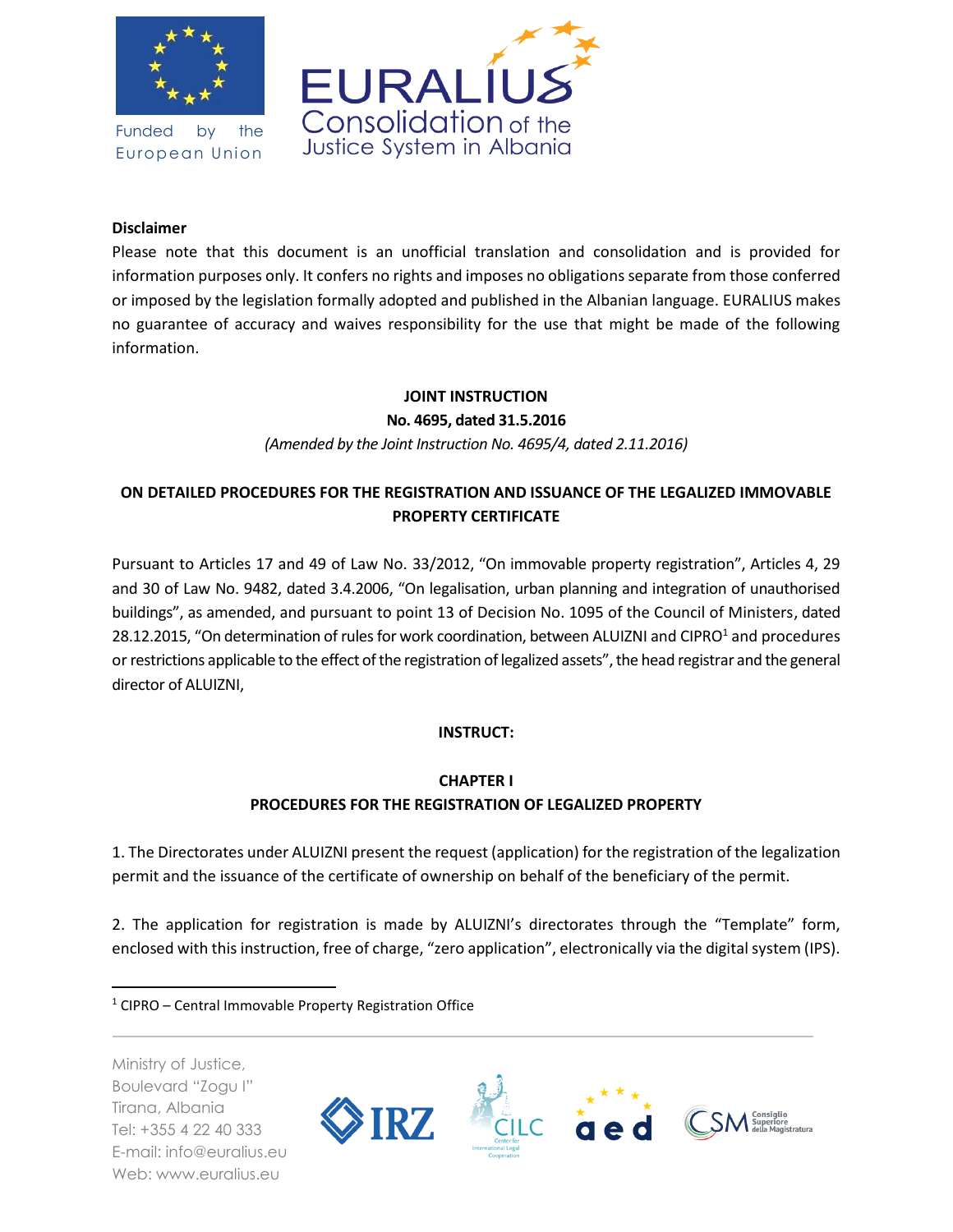

Pursuant to this point, the access of the ALUIZNI directorates to this system is authorized in accordance with the rules of security in accordance with the legislation in force.

3. The application for registration shall contain the name, surname, factual orientation of the location, mobile phone number and shall have determined as the date of application, that of its completion in the digital system (IPS).

4. At the same time, with the electronic application, the ALUIZNI Directorates follow the documentation specified in point 10 of the Decision no. 1095 of the Council of Ministers, dated 28.12.2015, "On determination of rules for work coordination, between ALUIZNI and CIPRO and procedures or restrictions applicable to the effect of the registration of legalized assets". The documentation under this point is attached to a printed copy of the "Template" application form.

5. The application is only made once and is valid for meeting the application deadline, pursuant to Article 38 of Law No. 33/2012, dated 21.3.2012, "On registration of immovable property". Further actions to fill out the possible shortcomings/inaccuracies in the documentation attached to the "application for registration" are carried out through written correspondence between the two institutions.

6. The Registrar shall, within 10 working days from the date of submission of the request, be required to complete the registration after verifying whether the submitted documentation is complete and accurate, based on the definitions of Chapter II of the Decision no. 1095 of the Council of Ministers, dated 28.12.2015.

7. Within 5 days from the date of the registration of the legalization permit, the LIPRO requires ALUIZNI to notify the beneficiary subject to make the payment of service fees to the LIPRO $2$  bank account.

8. If the Registrar finds that there is a lack of complete documentation accompanying the legalization or inaccuracies that compel him to not complete the registration, he/she informs the ALUIZNI Directorate for their completion within the deadline set out in point 6 of this instruction.

9. In the cases provided in point 8 of this Instruction, the ALUIZNI Directorate carries out the necessary procedures, completes and resends the documentation within 10 working days from the date of the written notification of the Registrar.

10. The Registrar is obliged to make the registration, within 10 days from the date of completion and resending the documentation by the Directorate of ALUIZNI, according to point 9 of this Instruction.

<sup>&</sup>lt;sup>2</sup> LIPRO - Local Immovable Property Registration Office



 $\overline{\phantom{a}}$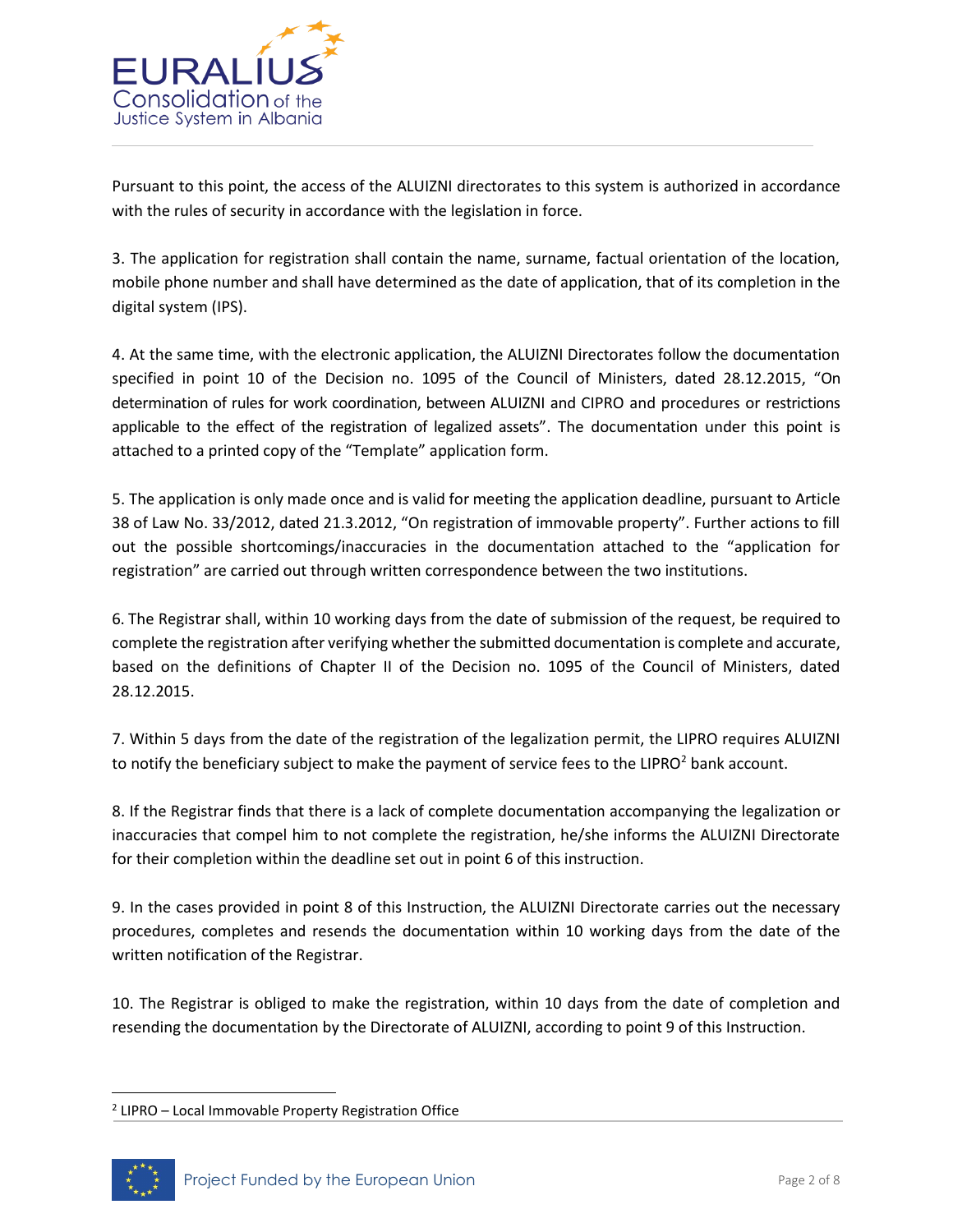

11. Upon the confirmation of payment by the payment entity for service fees, the LIPRO sends the relevant certificate of ownership via mail.

*12. The registrar continues with the registration of the legalization permit for the building constructed on the plot of an object that results demolished, it is sufficient that the entity file at ALUIZNI the notarial declaration on the demolition of the building. This documentation is forwarded to the LIPRO along with that set forth in point 10 of Decision No. 1095 of the Council of Ministers, dated 28.12.2015.*

#### **CHAPTER II**

### **REGISTRATION OF LEGALIZATION PERMITS NOT RELATED TO LAND**

13. The registration of approved legalization permit for objects that have no determined relations with the construction plot (land) is made by the registrar in another property card by making the respective notes, within the deadlines specified, according to the cases in points 6 and 10 of this instruction. The Registrar is obliged to issue a certificate of ownership for a legalized object in the procedural order provided in Chapter I of this instruction.

14. For the cases provided in point 13 of this instruction, the Registrar is obliged to make the final registration of the construction plot within 5 working days from the transmission of the CIPRO of the DCM, which approves the transfer of the right of ownership and compensation of owners.

### **CHAPTER III LEGAL MORTGAGE AND RESTRICTIONS**

15. For the cases provided in Law No. 9482, dated 3.4.2006, as amended, and in sub-legal acts, ALUIZNI in the application for registration of the legalization permit also requires the registration of the legal mortgage on the legalized property, at the time of application online through the IPS system, according to point 2 of this instruction.

16. For the cases covered in Chapter II of this instruction, besides the registration of the legalization permit, the registration of the legal mortgage on the legalized construction is always carried out.

17. At the time of registration of ownership on the construction plot, according to point 14 of this instruction, the IPRO is obliged to fill out notes on legal mortgage on this plot (property).

18. At the written request of the ALUIZNI Directorate, the Registrar shall decide the restriction on the legalized property of the debtor entity, according to the provisions made in points 22, 23 of Decision no. 1095 of the Council of Ministers, dated 28.12.2015.

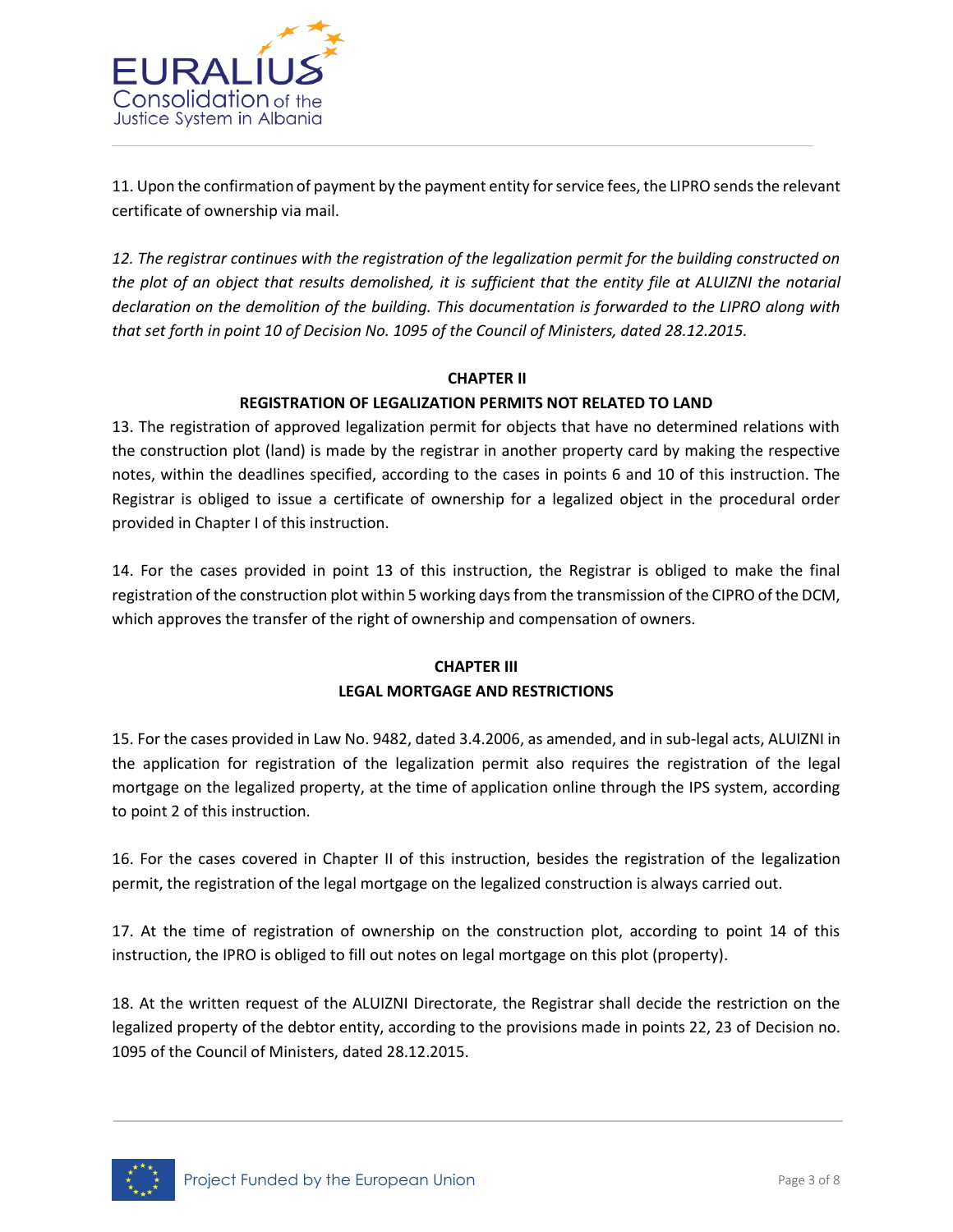

19. The removal of such limitation by the Registrar shall be made after the formal written notification by ALUIZNI on the settlement by the entity of the financial obligation.

20. The cancellation of the legal mortgage is officially notified in writing to LIPRO by ALUIZNI, no later than 5 working days from the submission of the confirmation of the payment of the financial obligation by the beneficial owner. The notification is accompanied by a copy of the payment confirmation and a copy of the "Template" application form.

21. Within 5 working days, from the date of the written notification of the ALUIZNI Directorate, the Registrar deletes the legal mortgage.

## **CHAPTER III SPECIAL RULES**

22. LIPRO determines whether the legalized property will be individual or co-owned (I/B), based on the number of beneficiaries of the legalization permit.

23. For the construction legalized in favor of two or more entities, in accordance with Article 30, point 2, of Law No. 9482/2006, as amended, the registration of the pertaining parts is made:

a) in inseparable, ideal parts, according to the number of the beneficiaries of the permit;

b) in separate parts (physical or not) according to the agreement signed between the beneficiaries and forwarded by ALUIZNI.

24. The LIPRO, in order to determine whether the legalized property (or part thereof) is family (F) is based on a copy of the family certificate of the application time for legalization. If the beneficiary of the legalization permit is subject to a special marital property regime, part of the documentation forwarded according to point 2 of this Instruction will also be the official document proving the special marital regime. On the contrary, the registration is made under the rule of law community.

25. If the LIPRO, upon request for information on legal status, communicates to ALUIZNI that, the correction or upgrade/updating procedures have to be implemented for the cadastral block, the continuation of the legalization procedures of the object is made after the 60-day term, as defined in point 2.4 of the Decision no. 332 of the Council of Ministers, dated 12.3.2008, "On the determination of general rules for the storage and administration of cartographic information obtained from air digital photography of the territory of the Republic of Albania", as amended.

26. When ALUIZNI, before the entry into force of the Decision No. 1095 of the Council of Ministers, dated 28.12.2015, has forwarded the documentation for registration in accordance with Article 49 of Law No. 33/2012, but registration procedures have not been implemented yet, the following will be carried out:

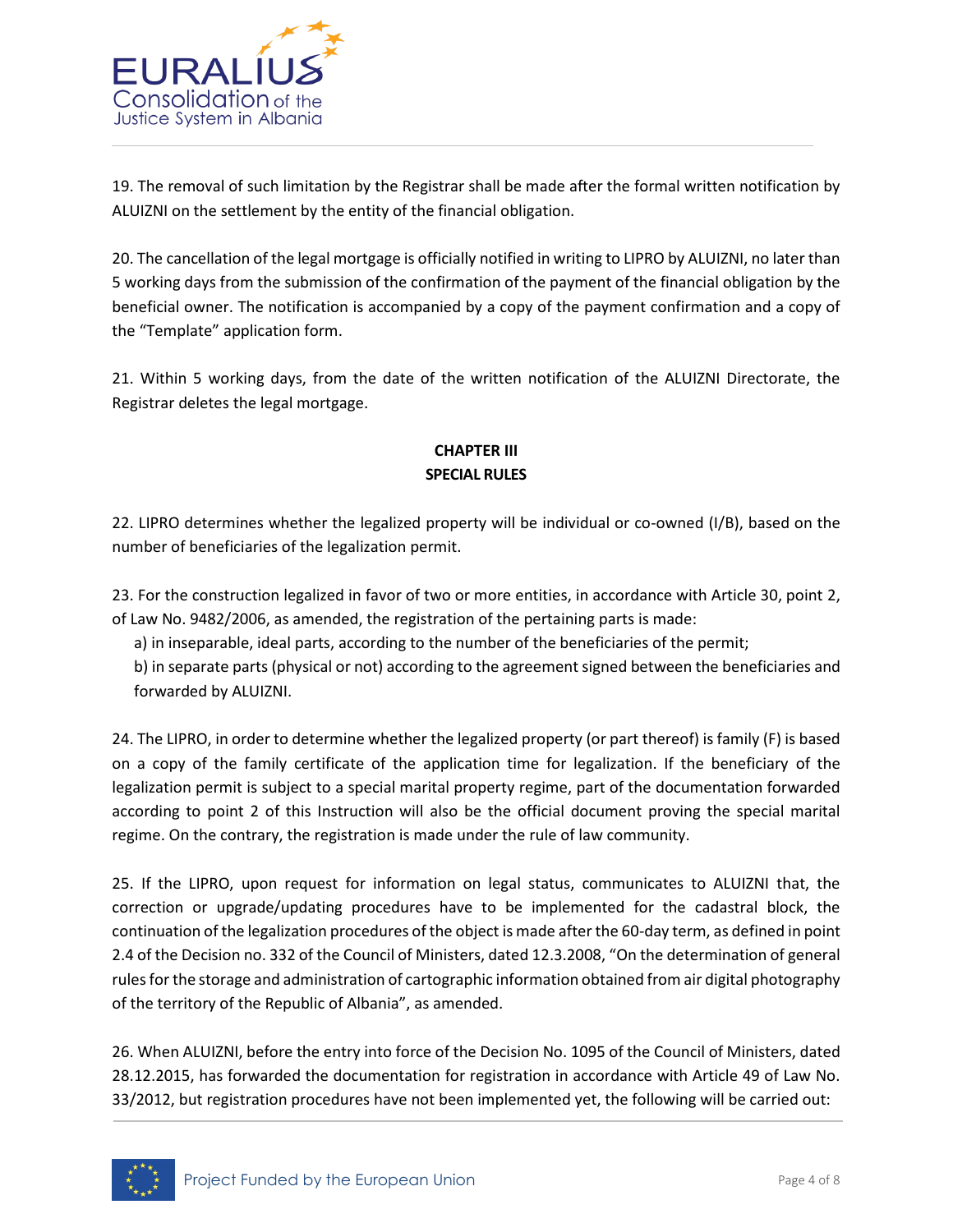

a) If the possessor of the legalized building has regulated the ownership relationship with the construction plot (the building is on his or her property land or the DCM has been approved "On the compensation of the owners"), ALUIZNI notifies the LIPRO for making the registration procedures, which must be completed within 10 days of the submission of this notice;

*b) When the ownership relationship with the land is not yet regulated, the LIPRO implements the rule set out in point 13 of this instruction and is obliged to make the registration of ownership on the construction plot immediately after the approval of the DCM "On the compensation of owners".*

27. Applications for registration filed by ALUIZNI after 11 January 2016 (the date of entry into force of the Decision No. 1095/2015 of the Council of Ministers, but prior to the entry into force of this instruction are considered to be genuine. If the registrars have not completed the registration procedures, they continue immediately.

This instruction enters into force after its publication in the Official Journal.

HEAD REGISTRAR **Ilirjan Muho** GENERAL DIRECTOR **Artan Lame**

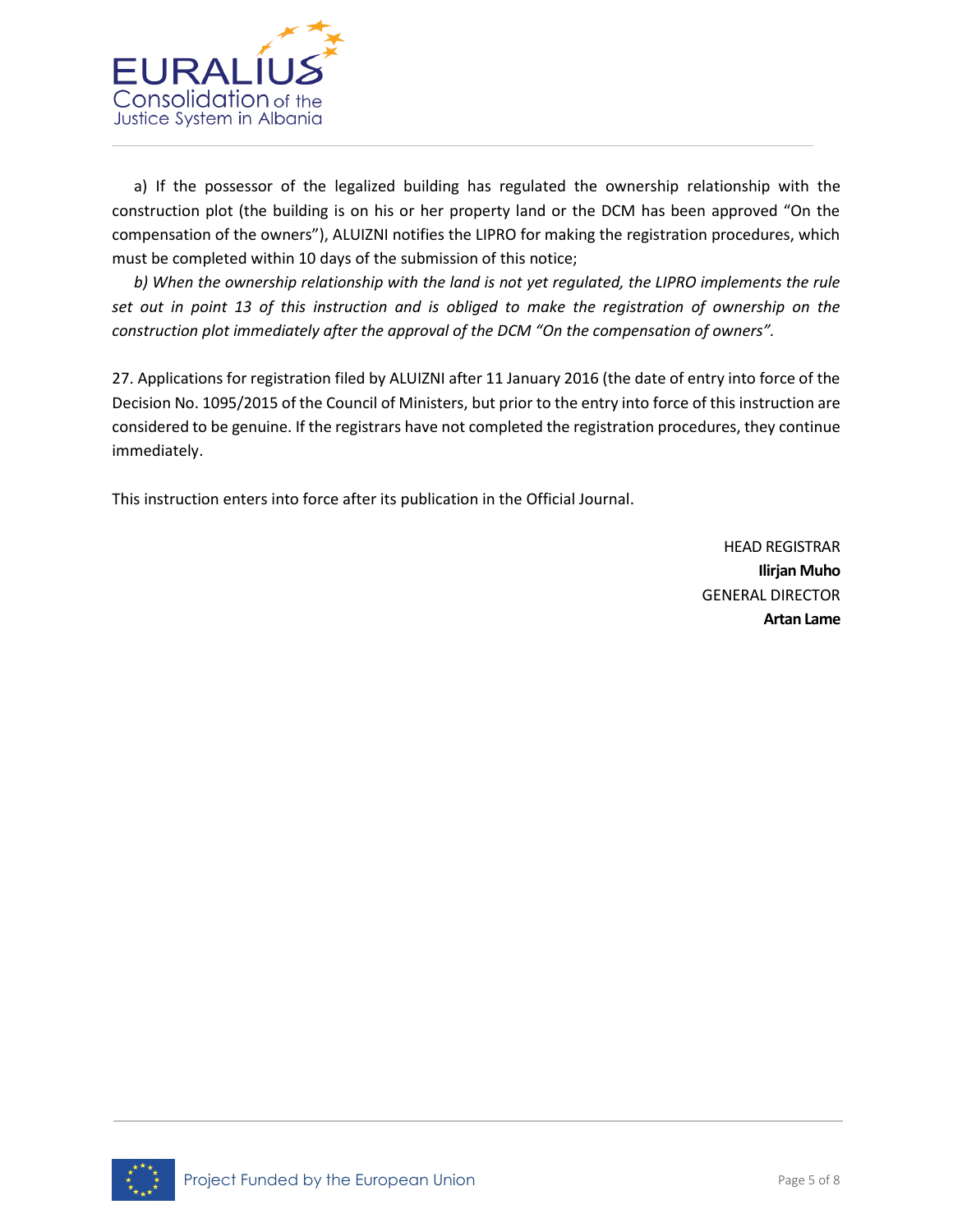

| : APPLICATION | Application | : Date      | e : Date     | of : District | Zone |
|---------------|-------------|-------------|--------------|---------------|------|
|               | No.         | Application | : Completion |               |      |
|               |             |             |              |               |      |
|               |             |             |              |               |      |

| 1. Information on properties included in the<br>application | 3. Services and payments                                                                                                              |  |  |  |  |
|-------------------------------------------------------------|---------------------------------------------------------------------------------------------------------------------------------------|--|--|--|--|
| <b>District</b>                                             | Co<br>Un Fee<br>Fine Te<br>Name<br>Ta<br>Total<br>Total<br>de<br>it<br>Fees<br><b>Taxes</b><br>x<br>rm                                |  |  |  |  |
| Municipality/Commune                                        |                                                                                                                                       |  |  |  |  |
| Sub-Unit/Village                                            | Total                                                                                                                                 |  |  |  |  |
| CZ<br>Property<br>Volum<br>Page<br>No.<br>e                 | work days<br>Term                                                                                                                     |  |  |  |  |
| 2. Applicant                                                | 4. Documents                                                                                                                          |  |  |  |  |
| Full<br>name:                                               | No.<br>Name<br>Page<br>Source<br>Date                                                                                                 |  |  |  |  |
| ID:<br>Identity                                             |                                                                                                                                       |  |  |  |  |
| Card                                                        |                                                                                                                                       |  |  |  |  |
| of<br>identification<br>document:<br>Type                   |                                                                                                                                       |  |  |  |  |
| Identification<br>$No.$ :<br>Document                       | 5. Acceptance of the application:<br>Notes by the receiver:<br>hereby<br>certify<br>that<br>the<br>L<br>documents submitted<br>by the |  |  |  |  |
| Address:                                                    | applicant are sufficient for the                                                                                                      |  |  |  |  |
|                                                             | start of the procedures and they                                                                                                      |  |  |  |  |
|                                                             | were taken over by:                                                                                                                   |  |  |  |  |
|                                                             | Employee:                                                                                                                             |  |  |  |  |
| Applicant's signature or<br>Name                            |                                                                                                                                       |  |  |  |  |
| and Signature<br>2.1 Represented by:                        |                                                                                                                                       |  |  |  |  |
|                                                             |                                                                                                                                       |  |  |  |  |

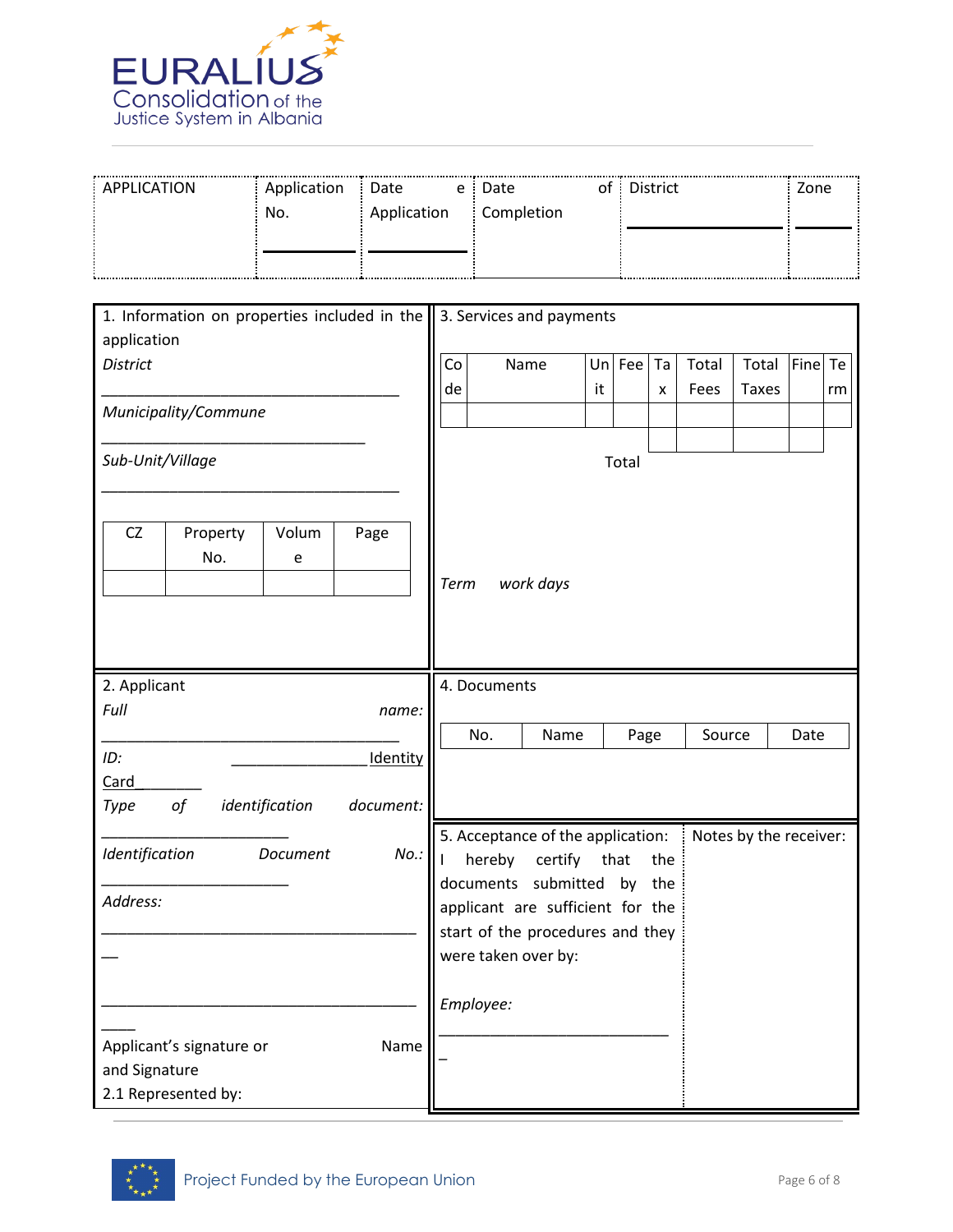

| Full<br>Name: Date:                                   |                                                | Email:               |
|-------------------------------------------------------|------------------------------------------------|----------------------|
|                                                       | <b>Time</b>                                    | ankesazvrpptirane@zr |
| ID:<br>Identity                                       |                                                | pp.gov.al            |
| Card                                                  |                                                |                      |
| $\circ f$<br>identification<br>document:<br>Type      | Signature                                      |                      |
| Identification<br>Document<br>No:                     |                                                |                      |
| Address:                                              |                                                |                      |
|                                                       |                                                |                      |
|                                                       |                                                |                      |
|                                                       |                                                |                      |
| Through the special power of attorney with<br>number: |                                                |                      |
|                                                       |                                                |                      |
| Date:                                                 |                                                |                      |
| 6. On tracking the application on web:                | 7. Verification of the payment and application |                      |
| www.zrpp.gov.al                                       | Total payment for The payment and application  |                      |
| User:                                                 | application:<br>verified by                    | Signature            |
|                                                       |                                                |                      |
|                                                       |                                                |                      |
| Password:                                             |                                                |                      |
|                                                       |                                                |                      |
|                                                       |                                                |                      |

| INVOICE TO BE PAID |                                                                                                              |                    | No: | Date:     |                        |
|--------------------|--------------------------------------------------------------------------------------------------------------|--------------------|-----|-----------|------------------------|
|                    | Through the present Invoice, we hereby ask that your Bank accepts from clients (persons/natural              |                    |     |           |                        |
|                    | persons/legal persons) payments to the account of our institution, with denominations, codes, identification |                    |     |           |                        |
|                    | number and amounts as follows hereunder:                                                                     |                    |     |           |                        |
|                    |                                                                                                              |                    |     |           |                        |
|                    |                                                                                                              | No. Revenues from: |     | Account's | <b>Amount in (ALL)</b> |
|                    |                                                                                                              |                    |     | Code      |                        |
| <b>Name</b>        | 1                                                                                                            | <b>Services</b>    |     |           |                        |
| Code               | 2                                                                                                            | <b>Fines</b>       |     |           |                        |